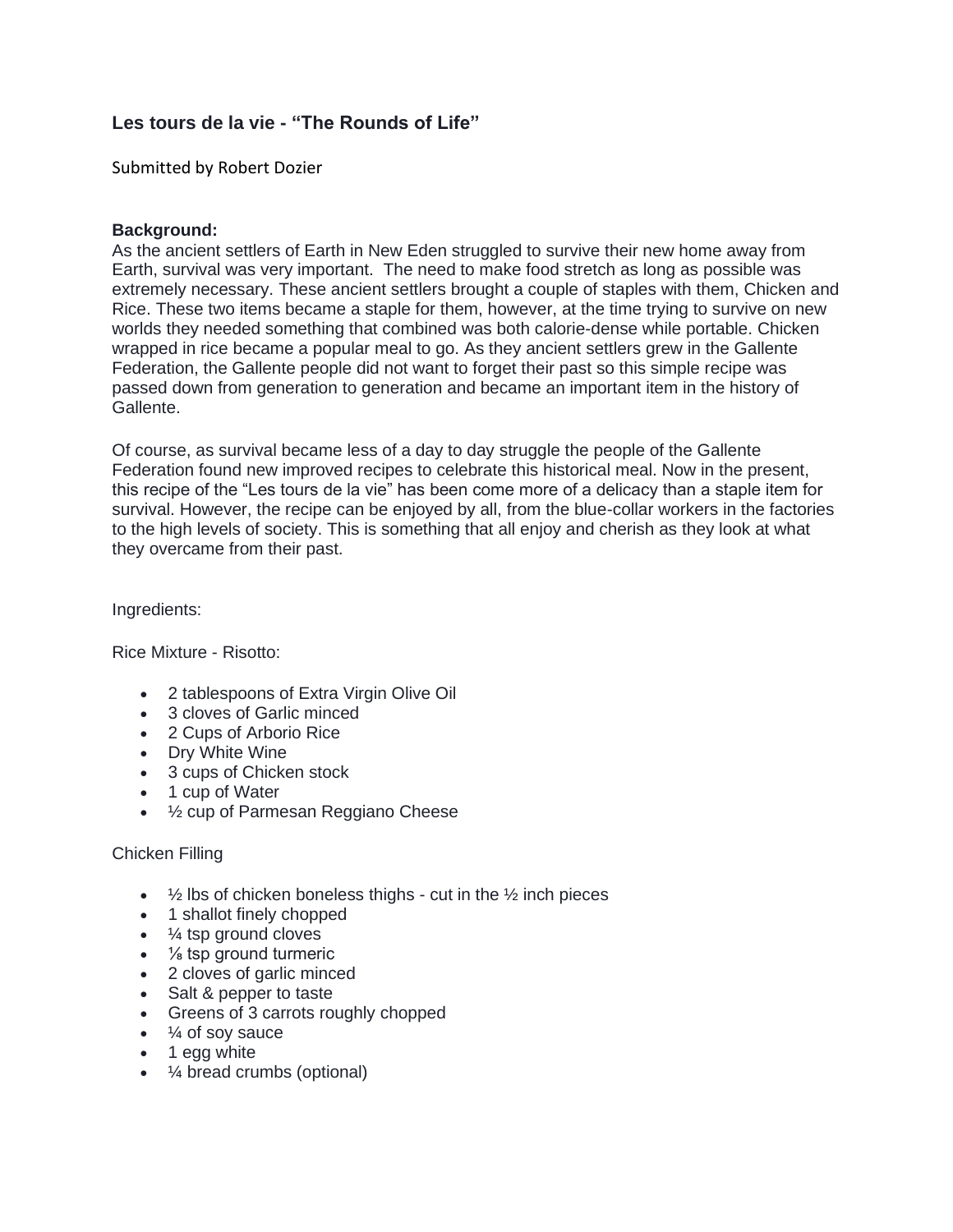# Cooking Liquid

- 6 cups of water
- Handful of Kosher Salt
- 2 tablespoons of Red Wine Vinegar

# Topping

- Any color of food coloring
- Sour Cream (optional)

Directions: To make the rice mixture - Risotto

- Add oil to a medium pot on Medium-High Heat
- Add minced garlic and saute for approx. 1 minute
- Add Rice Saute the rice for approx. 1 to 2 minutes keep moving rice
- Add White white and stir, let the liquid evaporate
- Slow add Chicken Stock about  $\frac{1}{2}$  cup at a time, left liquid cook-off and evaporate. Once Chicken stock is gone, add water in the same manner
	- o Do this process for about 15 to 20 minutes
- Once Mixture is creamy and has a soft texture, remove from heat and add in cheese
- Let the mixture sit in the pot for 5 minutes to absorb remaining liquid and remove to a bowl to cool down for about 15 minutes for cool enough to handle

Chicken Filling:

- Saute Green over medium heat in oil and garlic for approx 5 minutes, finish with soy sauce and saute for another minute
- With a Food Processor add:
	- o Chicken Thighs, shallots, cloves, turmeric, garlic, salt and pepper
	- o Add saute greens
- Run Food Processor until ingredients are broken down
- Add one egg white and run Food Processor until mixture just comes together

# Cooking Filling

- Add water to the pot, add salt and red wine vinegar bring to boil
- Using a small scope scope small balls of the mixture into the cooking liquid
- Cook for approx 10 minutes or until small ball mixture reaches 165 degrees F
- Scoop out with a slotted spoon and rest on a plate with paper napkins

# Final Steps

• Once Filling has cooled take a handful of risotto (rice mixture) and wrap around one piece/ball of the chicken mixture. Rice will be sticky so make you have a bowl of cold water to rinse your hands off